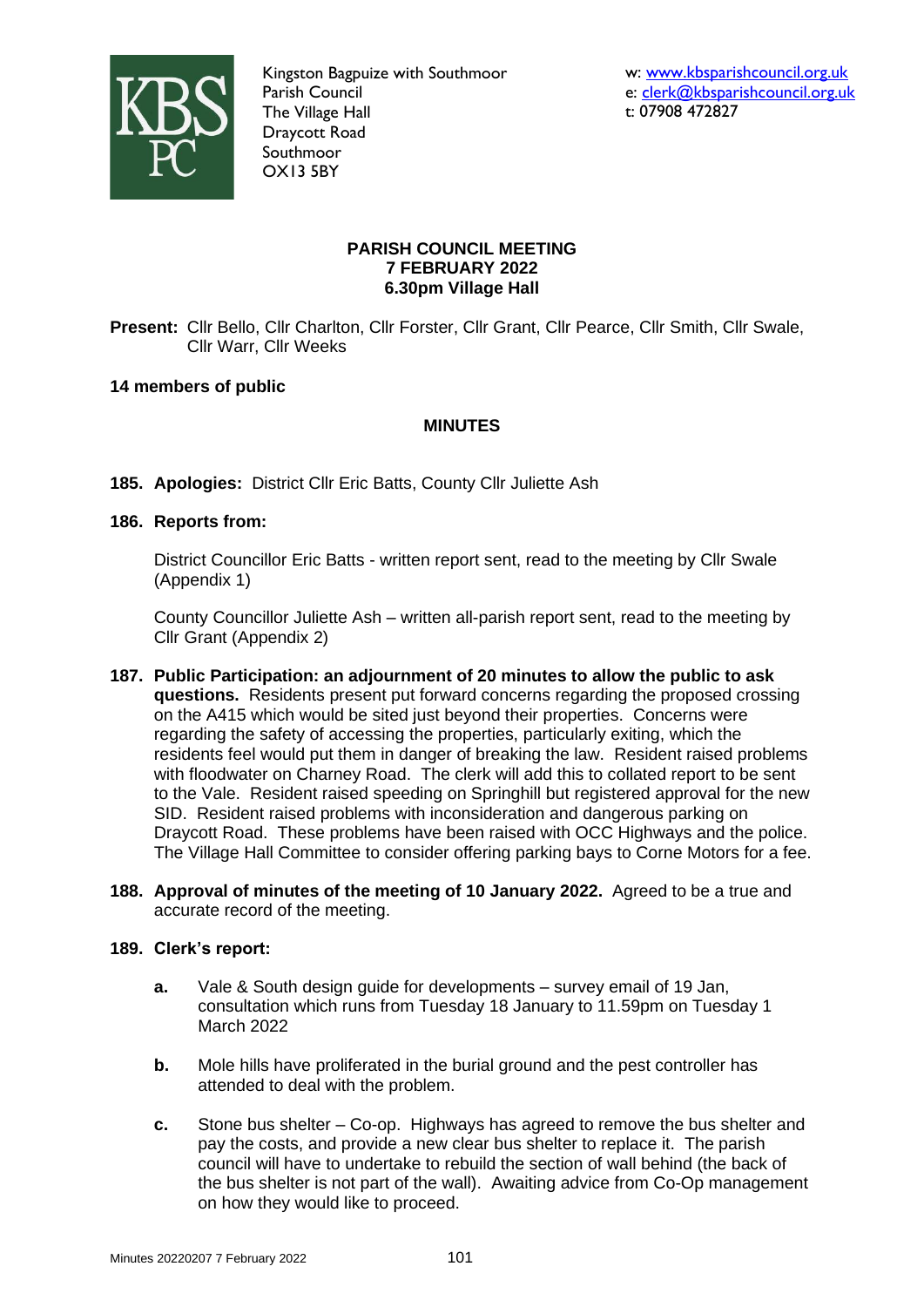- **d.** Email received from Vale asking for details of areas which flood from surface water as a result of highways drains or public sewers. Councillors asked for knowledge and Cllr Swale to put request for information on Facebook. Clerk to collate results and send to the Vale for 18 February.
- **e.** Contact made by Bloor Homes regarding the transfer of land for community hut/licence to park for cost of £10,000: documents received from Bloor which have been passed to the council's solicitor.
- **f.** The Vale has advised that an outdoor table tennis table is available if the parish council is willing to install and insure. Cllr Swale to gauge public opinion via Facebook.

### **190. Declarations of interest:** none declared.

### **191. Planning Applications for consideration:**

- **a. [P21/V3549/HH:](https://data.whitehorsedc.gov.uk/java/support/Main.jsp?MODULE=ApplicationDetails&REF=P21/V3549/HH)** Rosemont, Hanney Road, Southmoor, OX13 5HT: alterations and single storey side and rear extensions. Council voted no objection.
- **b. [P21/V3503/HH:](https://data.whitehorsedc.gov.uk/java/support/Main.jsp?MODULE=ApplicationDetails&REF=P21/V3503/HH)** Hamilton House, Charney Road, Longworth, OX13 5HW: conversion of 2 bay garage into en-suite guest bedroom/annexe. Conversion of 3 bay garage and workshop into the pool room, games room and gym. Addition of an outdoor swimming pool and pump house south of this building. Council voted no objection.
- **c. [P22/V0039/HH](https://data.whitehorsedc.gov.uk/java/support/Main.jsp?MODULE=ApplicationDetails&REF=P22/V0039/HH)**: 4 Fir Tree Close, Southmoor, OX13 5DQ; Resubmission of previously approved application - Two storey extension and enlargement of existing drive - ref P18/V2804/HH: Council voted no objection.
- **d. [P21/V2015/FUL:](https://data.whitehorsedc.gov.uk/java/support/Main.jsp?MODULE=ApplicationDetails&REF=P21/V2015/FUL)** S19 Kingston Bagpuize Business Park, Kingston Bagpuize: siting of a shipping container for storage of materials and machinery. Council voted no objection.
- **e. [P22/V0042/FUL:](https://data.whitehorsedc.gov.uk/java/support/Main.jsp?MODULE=ApplicationDetails&REF=P22/V0042/FUL)** Land at Oxford Close Oxford Road Kingston Bagpuize OX13 5AP: Subdivision of existing two bedroom flat (plot 6 of planning approval P19/V0953/FUL) to create 2 x 1 bedroom flats, with associated operations including provision of additional parking space. Council voted no objection.
- **f. [P22/V0134/HH](https://data.whitehorsedc.gov.uk/java/support/Main.jsp?MODULE=ApplicationDetails&REF=P22/V0134/HH)**: 43 Blandy Avenue, Southmoor, Abingdon OX13 5DA: rear gable extension and loft conversion. Single storey rear extension with oak frame. Increase eaves by 800mm with increased roof pitch. Upgrade external finish with white render and timber cladding where specified. Council voted no objection.

### **192. Planning Applications results:**

- **a. P21/V3390/HH: 6 Storksbill Lane Southmoor Abingdon:** Single storey rear extension, garage conversion and single storey front extension. **Permission granted.**
- **b. P21/V3059/FUL:** Webbs Barn Cottage Witney Road Kingston Bagpuize Abingdon: Construction of new 3 bedroom detached 2 storey dwelling with 2 bay carport. **Permission granted.**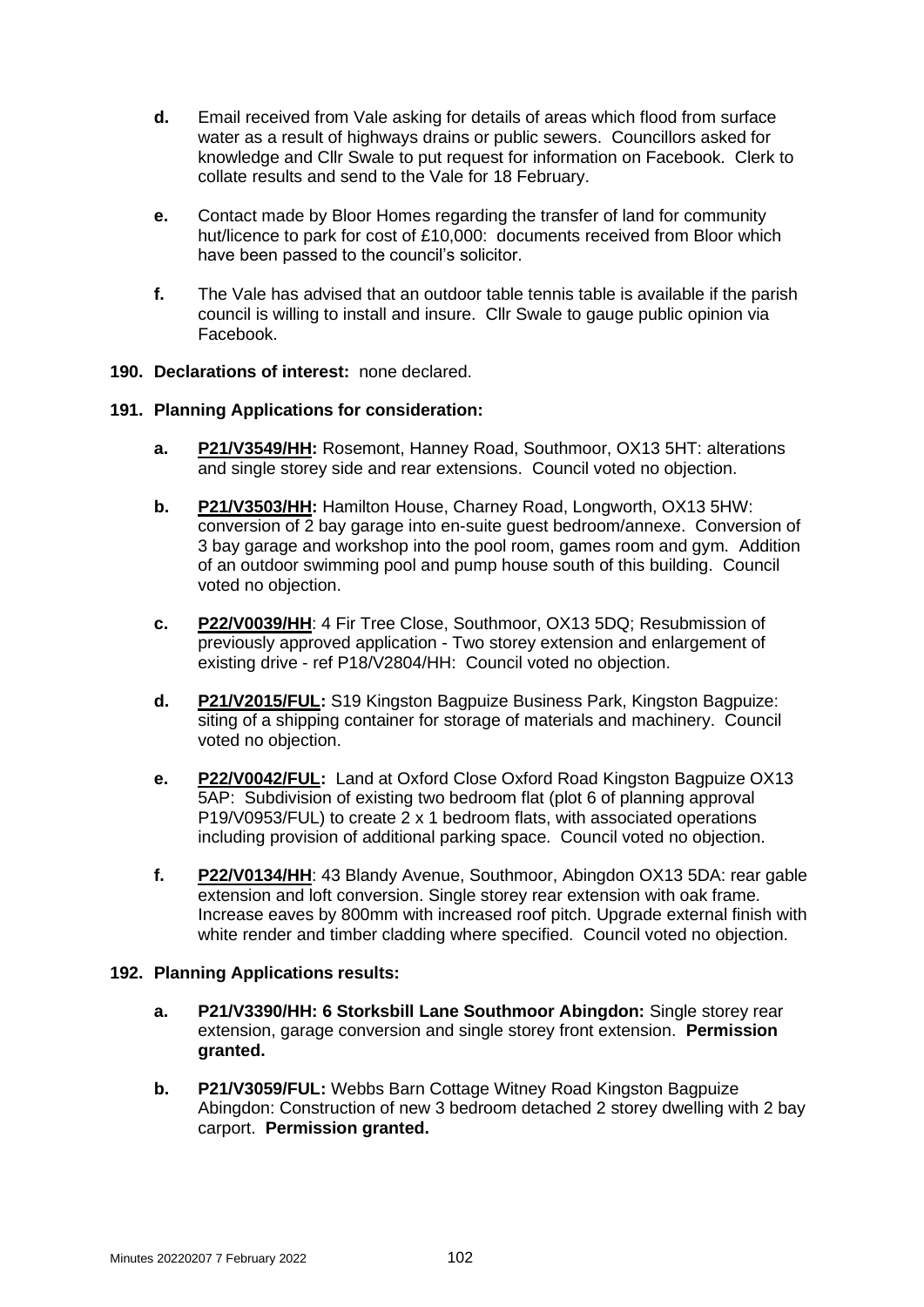### **193. Accounts:** the council to approve payments presented by the clerk, and acknowledge receipts

# **Payments**

|                                           |                                                                           | <b>Invoice</b>   | <b>Amount</b> |          | <b>Total</b><br>payment<br>to payee | Date of        |
|-------------------------------------------|---------------------------------------------------------------------------|------------------|---------------|----------|-------------------------------------|----------------|
| Payee                                     | <b>Details</b>                                                            | No(s)            | (E)           | VAT (£)  | (E)                                 | <b>Payment</b> |
| <b>HP</b> Instant<br>Ink                  | Ink replacement service                                                   | <b>DD</b>        | 2.91          | 0.58     | 3.49                                | 11/01/2022     |
| Zoom                                      | Annual subscription                                                       | 127569437        | 119.90        | 23.98    | 143.88<br>13/01/2022                |                |
| <b>Life Build</b>                         | 1st payment - pavilion build                                              | <b>BACs</b>      | 6,308.95      | 1,261.79 | 7,570.74<br>18/01/2022              |                |
| <b>Village Hall</b>                       | Office rental                                                             | $\overline{SO}$  | 210.00        |          | 210.00<br>03/02/2022                |                |
| <b>GiffGaff</b>                           | Mobile phone                                                              | <b>DD</b>        | 5.00          | 1.00     | 06/02/2022<br>6.00                  |                |
| <b>AKS Ward</b>                           | Structural engineer (pavilion<br>build)                                   | 36028            | 220.00        | 44.00    | 09/02/2022<br>264.00                |                |
| <b>BGG Garden</b><br>Care                 | Litter picking                                                            | 1123/22          | 270.00        | 54.00    | 324.00<br>09/02/2022                |                |
| Caloo                                     | <b>Basketball court markings</b>                                          | 2846             | 395.00        | 79.00    | 474.00                              | 09/02/2022     |
| <b>Cllr Brian</b><br>Forster              | Repayment for tools for<br>burial ground                                  | Email            | 26.89         |          | 26.89                               | 09/02/2022     |
| Greenbarnes<br>Ltd                        | Parish noticeboard                                                        | 16466            | 631.10        | 126.22   | 757.32                              | 09/02/2022     |
| Oxford<br>Architects                      | Architect services (pavilion<br>build)                                    | 18140-105        | 2,322.00      | 464.40   | 5,419.20                            | 09/02/2022     |
| <b>White Horse</b><br><b>Pest Control</b> | Mole control in burial ground                                             | 18140-106        | 2,194.00      | 438.80   | 150.00                              | 09/02/2022     |
| Parish Online                             | Mapping service annual<br>subscription                                    | 38UE036-<br>0006 | 135.00        | 27.00    | 162.00                              | 09/02/2022     |
| Spartan<br>Cleaning                       | Cleaning of bus shelters                                                  | 1430             | 140.00        |          | 212.00                              | 09/02/2022     |
| Spartan<br>Cleaning                       | Installation of SID and solar<br>panel and brackets on<br>remaining poles | 1431             | 72.00         |          |                                     |                |
| Ubico                                     | Dog bins                                                                  | 60049282         | 346.19        | 69.24    | 415.43                              | 09/02/2022     |
| <b>White Horse</b><br><b>Pest Control</b> | Mole control in burial ground                                             | 31 Jan           | 150.00        |          | 150.00                              | 09/02/2022     |
| Clerk (salary)                            | Salary                                                                    | Feb 2022         | Confidential  |          | 1,148.97                            | 25/02/2022     |
| <b>OCC Pension</b><br>Fund                | <b>Pension contributions</b>                                              | Feb 2022         | Confidential  |          | 366.32                              | 25/02/2022     |

# **Receipts**

| <b>Date</b> | <b>Method of</b><br><b>Receipt</b> | <b>From</b>                  | <b>Details</b>     | Amount<br>(E) |
|-------------|------------------------------------|------------------------------|--------------------|---------------|
| 24/01/2022  | .Ch                                | <b>Edward Carter Funeral</b> | Burial ground fees | 85.00         |
|             |                                    | <b>Directors</b>             |                    |               |
| 24/01/2022  | <b>BACs</b>                        | <b>HMRC</b>                  | VAT reclaim        | 2,323.68      |

# **194. Councillors to be appointed to authorise the month's online payments:** Cllr Weeks and Cllr Warr were appointed to authorise payments before 5pm on Wednesday 9 February.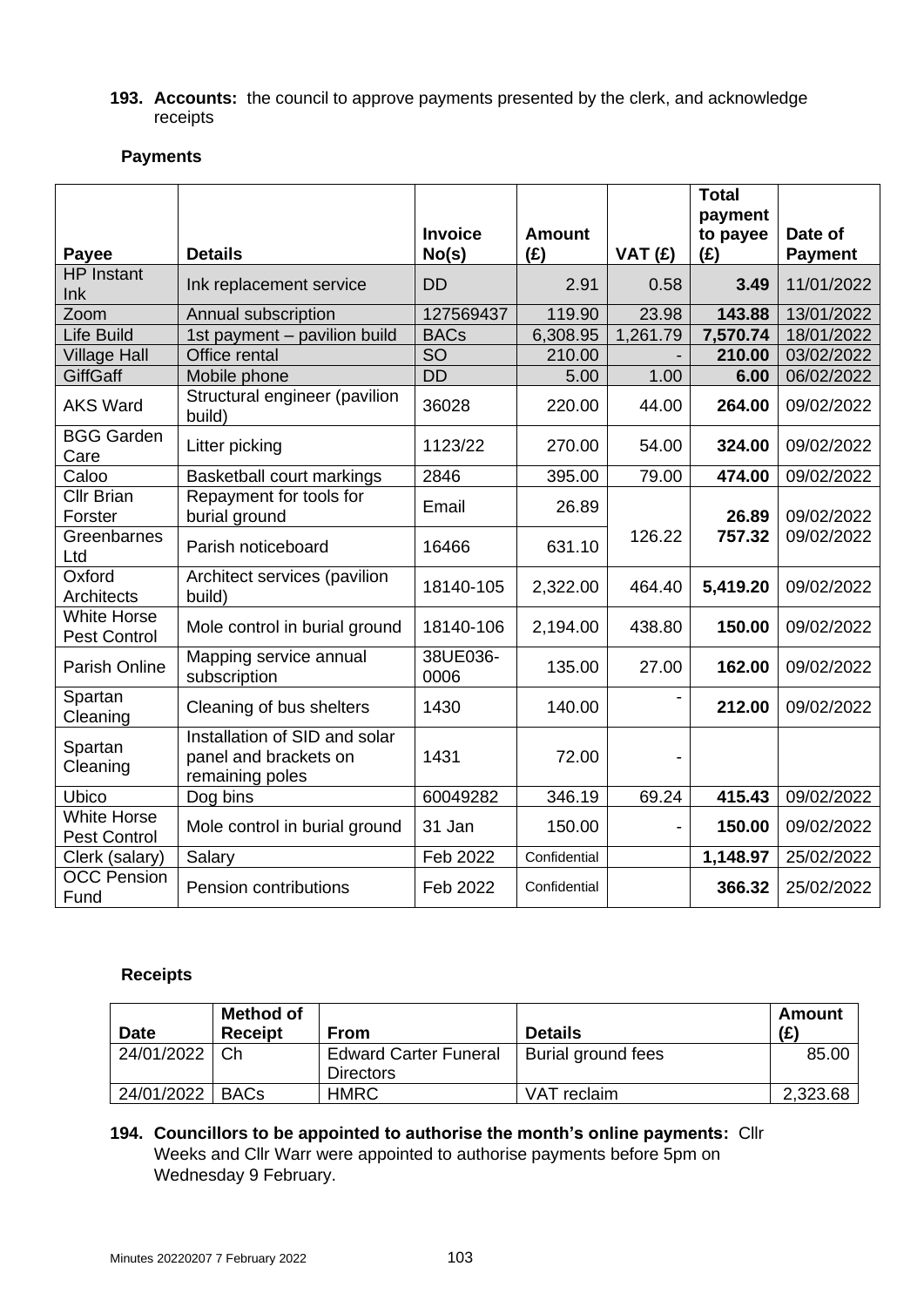# **195. Virements: ratification of proposed virements of sums into earmarked reserves:**

- **a.** Council to approve £15,000 to be taken from general reserves to be put in an earmarked reserve to cover shortfall in funds for pavilion build. Council resolved to approve this virement.
- **b.** Council to approve £10,000 (£6,289 from general reserves, £3,711 from code 130/4410, Recreation & Play/Repairs & Renewals) to be transferred into an earmarked reserve to fund replacing the Jubilee Fort play equipment. Council resolved to approve this virement.
- **c.** Next year's budget division of budget for tree maintenance to be split between Trees & Parks and Sports Field codes according to the costs indicated on the tree survey. Council agreed to this proposal.
- **196. Appointment of internal auditor:** council to consider appointing David Cuthbertson of Shilton Accounting as internal auditor (as per last year), at a fee of £250. The council resolved to appoint David Cuthbertson.
- **197. Tree maintenance:** council to consider approval of tree works as outlined on Ringrose's tree survey of November 2021 as needing work within 3 months, to the cost of £350.00 (Ringrose) and £450.00 (Young's Tree Services). Sum to be taken from the 2022-23 tree maintenance budget. Council resolved to accept this proposal.
- **198. Pavilion build – payments**: council to acknowledge payment schedule to Life Build Solutions and approve payments to be made between meetings in order to comply with the schedule. The council resolved to accept this proposal. Chairman and vicechairman to approve all payments, which will then be duly reported to the full council at the next ordinary council meeting.
- **199. Proposed zebra crossing on A415**: OCC Highways has confirmed the location for the proposed crossing is immediately to the north of the entrance to Appletrees on Abingdon Road and has requested that parish council support for the crossing is confirmed in order to progress the project: motion to decide, with reference to documents and details provided by OCC Highways, whether to support the installation of the crossing. The council resolved that in order to make this decision it would like to know if the recent changes to the Highway Code mean that the crossing could be moved further north and could the bus stop be removed. Council requested that the clerk arrange another meeting with Highways. Cllr Grant, Cllr Swale, Cllr Bello to be present.

# **200. Recreation and Play Facilities:** report from Cllr Weeks:

- January's monthly inspection was carried out by Cllr Weeks and Cllr Forster; five new findings were identified.
- The basketball court thermoplastic markings have been completed.
- Logs Unlimited have confirmed that work will commence in earlier February to fit goal nets to a single goal post in the recreation ground and both goal posts in the Millennium Green.
- Caloo confirmed that following the inspection of the Chest Press/Lat Pull in January 2022, their engineer reported that although there is a faint 'rattle' there is nothing wrong with the equipment. The engineer believes the rattle is bring caused by a 'foreign object' that has fallen of inside the equipment during the power coating process. Caloo's Operation Manager has confirmed that the above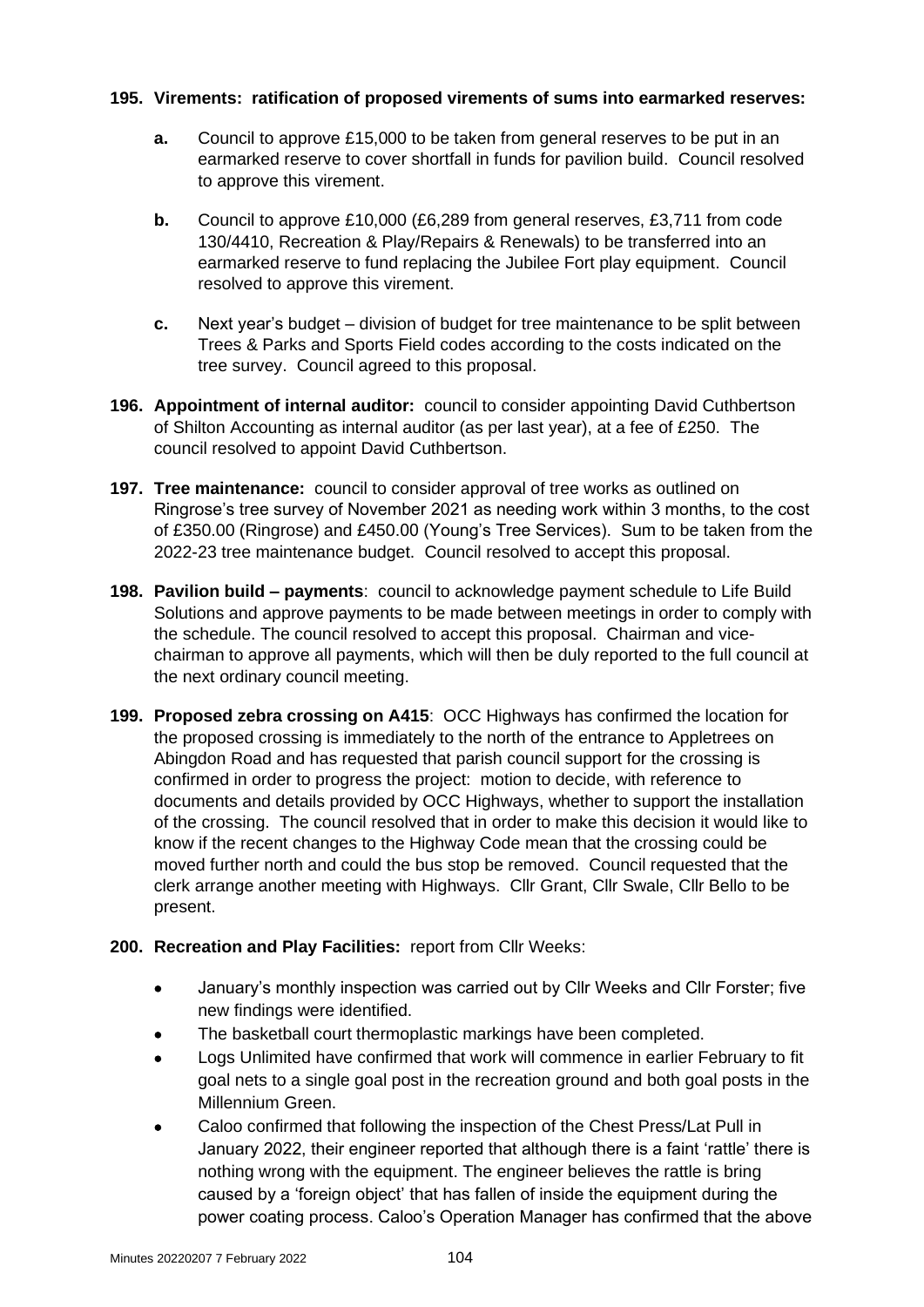finding does not affect the warranty of the equipment. Caloo's findings have been passed onto David Yearley at RoSPA Play Safety, who originally identified the issue.

• The northern goal area at the Millennium Green has been levelled with sand as a temporary measure, with plans to apply for a grant from the Football Foundation to lay artificial turf in the goalmouths. Cllr Weeks to report further on this at a future meeting.

# **201. Grant & donation requests (total related council budget £4,000: balance £3,525):**

- **a. Kingston Bagpuize Cricket Club**, application form completed for grant for temporary accommodation/facilities during new pavilion build and permanent storage facilities, amount requested: £8,000 (LG(MP)A 1976 s.19(3)). The requested grant amount was more than remains in the budget. Queries raised by councillors as to forward planning by the cricket club for this eventuality and the need to raise funds from other sources. Cllr Grant proposed a donation of £1,000, seconded by Cllr Pearce, motion carried. Cllr Bello and Cllr Swale requested it noted that they objected to this proposal.
- **b. Southmoor Baby & Toddler Group**, application form completed for a donation towards apparatus, amount requested: £250 (LG(MP)A 1976 s.19(3)). The council voted to award this donation.
- **c. Citizen's Advice,** application form completed for donation towards general costs, amount requested: £525 (LGA 1972 s.142(2A)). The council voted to award this donation.
- **d. Cedar Club,** application form completed for donation towards general running costs, amount requested: £1,000 (LGA 1972, s139). The council voted to award this donation.
- **202. Queen's Platinum Jubilee:** committee to appoint chairman. Committee voted to appoint Cllr Bello as chairman. Cllr Bello will contact committee members regarding a date to meet, during which a list of actions to be drawn up with deadlines, with committee members assigned to the actions. Committee to report back monthly to the full council.
- **203. Dogs on sports field:** council to consider whether signage is sufficient to deter dog walkers or whether larger or extra signs required. The council voted to replace the existing signs with larger ones.
- **204. Street naming:** council to consider approval of proposal by developer of properties at Webbs Barn Cottage to name the street "Webbs Orchard". The council voted to approve this proposal.
- **205. Thames Water and Lioncourt application:** update for information from Cllr Grant. MP David Johnston has been very helpful in liaising with Thames Water re foul water odour apparent along A415 and along Rimes Lane. The holding tanks installed in 2018 have now been cleaned removing 1 ton of rag (solids such as nappies, wet wipes). The Thames Water Technical Manager overseeing the cleaning has also identified problems in sewage moving from the Bloor development and investigations are planned. This raises questions about the adequacy of the current sewer system should the Lioncourt application, for development on the eastern boundary of the village for up to 660 dwellings and a 70 bed care home, be granted.
- **206. Public Transport (S6) used by school children –** update for information from Cllr Swale. Cllr Swale and a parent, whose children attend Faringdon Community College,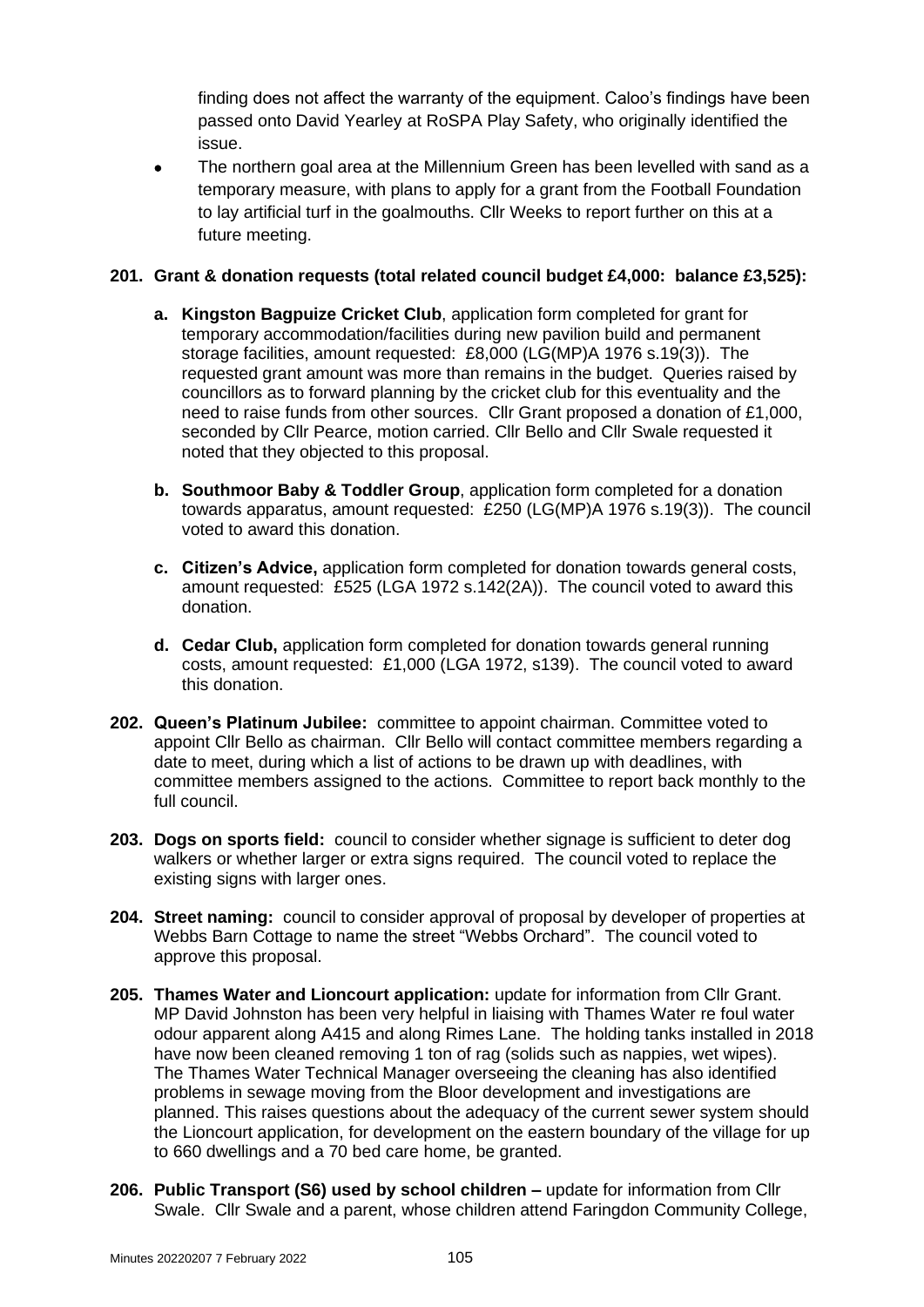have been in touch with Cllr Ash highlighting the problem of the erratic service for children attending school in Faringdon. Cllr Ash in turn contacted officers at OCC who pointed out that the S6 has no contractual arrangements for the majority services (except for the first and last 2 buses on a Sunday) so OCC have no influence how Stagecoach operate their services. Cllr Swale contacted the CEO of Stagecoach stressing that this is a safeguarding issue. The Operational Director of Stagecoach replied back apologising for the disruption and will be working hard to resolve this matter urgently.

- **207. Parking problems, Draycott Road:** Council to consider supporting the Village Hall Committee's proposal to offer specific parking spaces to Corne Motors in response to parking problems caused on Draycott Road. Following discussion during public participation it was proposed that it was not for the parish council to advise the Village Hall Trust on its governance, however most members expressed support for the village hall taking advantage of the opportunity to create extra revenue.
- **208. Sports pavilion build:** motion to authorise the chairman and vice-chairman to sign the JCT Intermediate Form of Contract in respect of the sports pavilion project having thoroughly reviewed it contents. The council resolved to authorise. The chairman and vice-chairman duly signed the contract with the clerk as witness.

#### **209. Next meetings:**

Monday 7 March Monday 4 April

Meeting concluded at 9.10pm

Clerk: Sarah Bates

Signed……………………………………………. Chairman Date ……………………………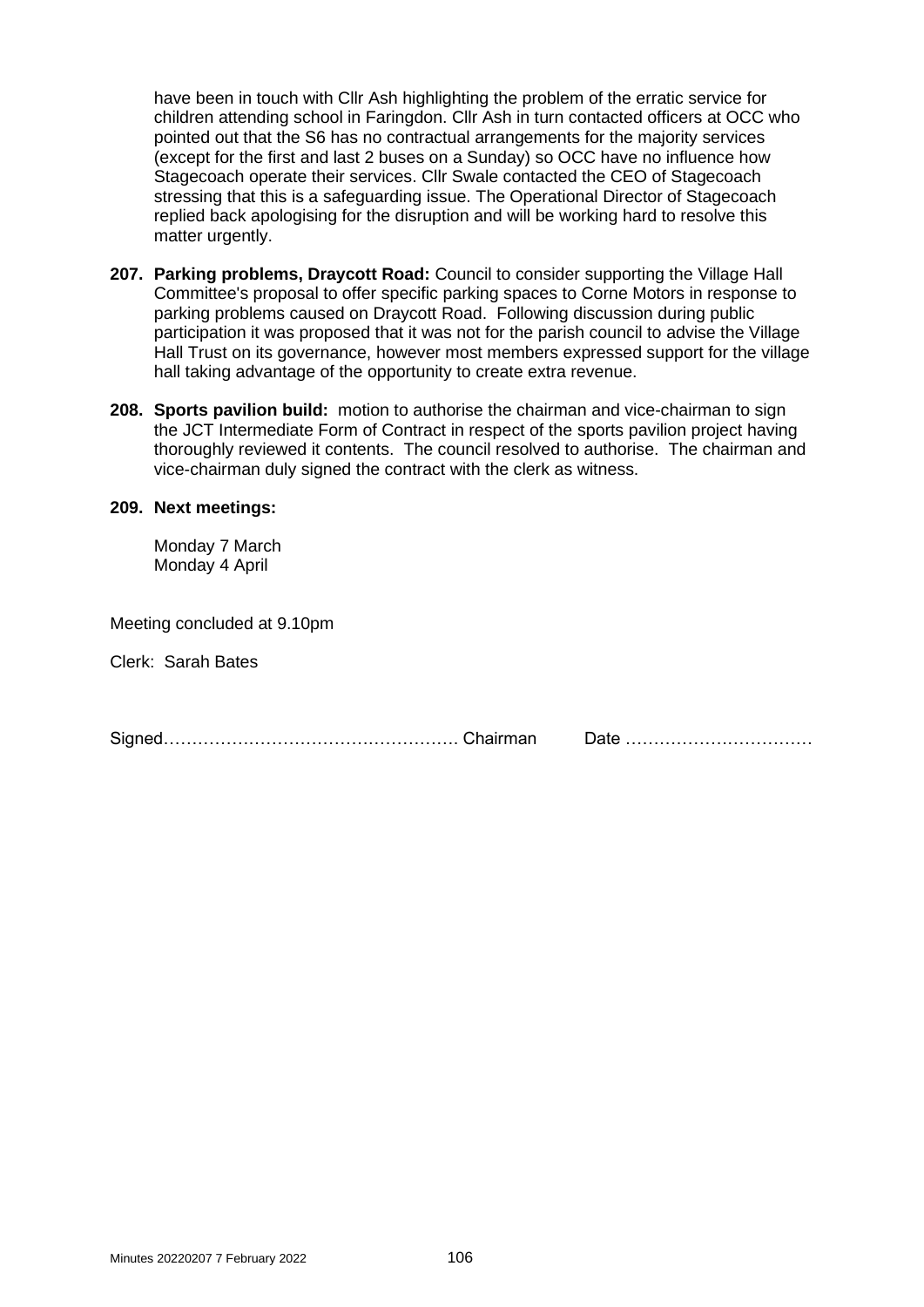# **Appendix 1, Report from District Cllr Eric Batts**

# **District Councillors Report Kingston Bagpuize with Southmoor Parish Council February 2022.**

**Vale Related Local Issues:** Councillors will be aware that Vale Cabinet at its meeting on Friday 4<sup>th</sup> February agreed to recommend to full Council on the 16<sup>th</sup> the release of the S106 monies for the pavilion, I know members will be disappointed that the money will not be paid In a lump sum and that there are several legal agreements to be signed between the Parish and Vale to allow the draw down to commence. I am also aware that disappointment has been expressed that no further funds are available to meet the shortfall of funds and the Vale have indicated that the Parish will have to find it from reserves of CIL monies.

If the parish wish to me follow up on this please let me know and I will try my best to reverse this decision, also please let me know if you encounter any problems with drawing up the legal agreement

Land to the East of the Village: The developer has or is about to submit a revised application in relation to the highways issues that lead to the application refusal, I understand that the applicant has been in contact with the Chairman and Clerk to discuss these revised proposals. I at the time of writing am not sure if this will have to be a complete re consultation on just a consultation on the revised matters.

New Scout Hut: Resolution of the OCC Highways objection is still on going and therefore no decision can be made which I know is a cause of concern to all parties involved in the application. I have asked our County Councillor to speak to Highways.

Crossroads Site: Whilst the parking on Draycott road is outside the Vales and Parishes remit I do note you have an agenda Item this evening in relation to allowing garage staff to use the village hall car park . As I have an interest in this matter as Chairman of the village hall committee I will leave it there, some members of the council and residents In Draycott road are aware of my views and I am sure they would be happy to pass them on to you.

In relation to the parking for the flats above the Coop, as I have already stated at the time of the application I did raise the issues inefficient parking but OCC , did not accept it as the site was near to a bus stop with a regular service I am still following through the enforcement issues relating to the approved application not being fully implemented.

**Vale Wide Issues:** The Councils has produced it budget proposals for 2022/23 and full details can be found on the website, along with the budget they have made a recommendation of an equivalent increase of £5.00 council tax per annum on a band D property in the district this will be on top of County , PCC and Parish Council increases

The Vale budget and council tax level will be set at our full council meeting next Wednesday 16<sup>th</sup>

Car Parking: Included in the agenda for the meeting above is a recommendation to end the current 2 hour free parking in Vale car parks, the recommendation is to replace this with 1hours free parking and the next hour at a charge of £1.50 followed by an increase in all current fees, if approved these changes will come into place before the summer.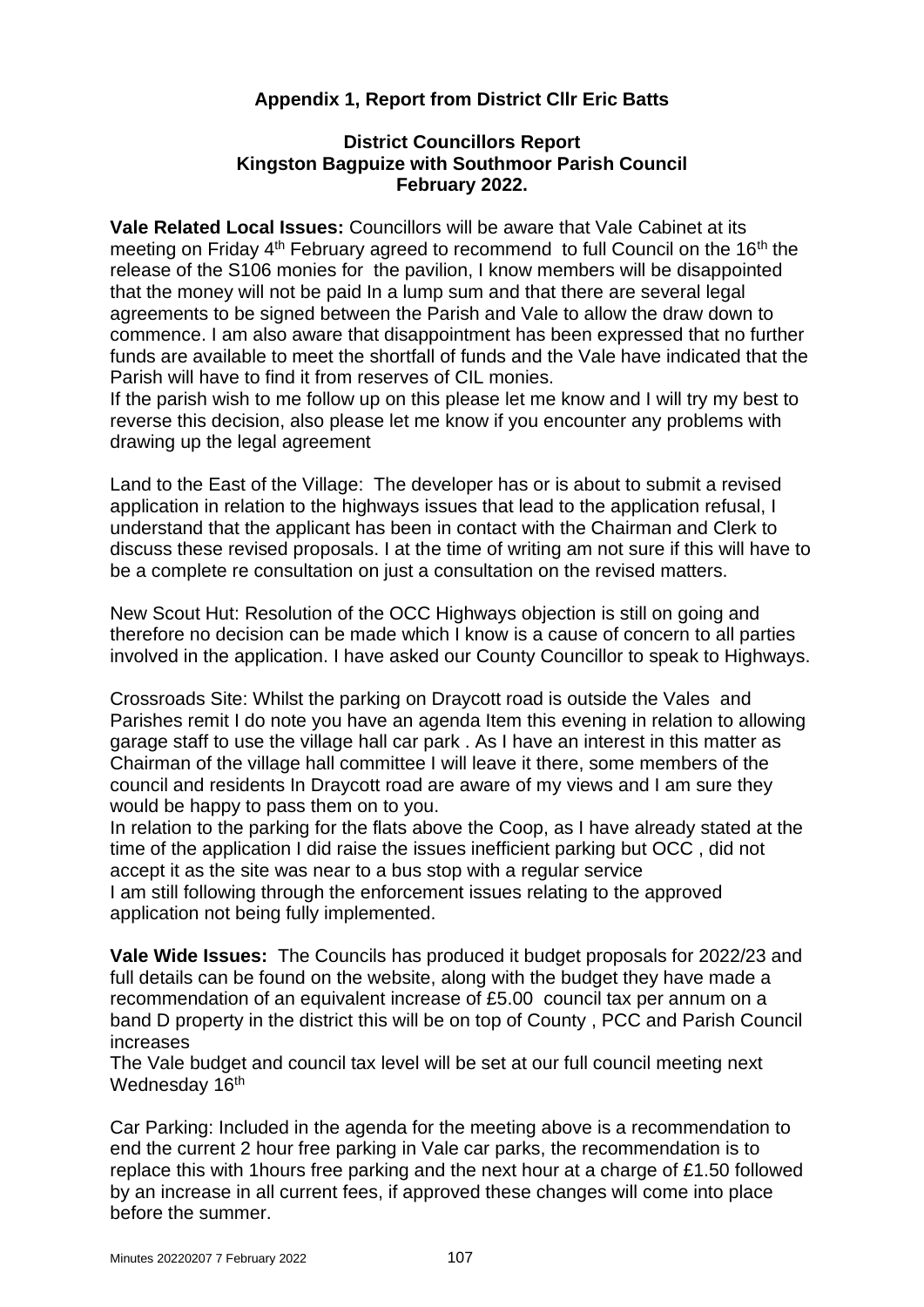### …continued

Electric Vehicles: : The first of EV charging points are being installed in Port Way car park in Wantage , details of when installation of the other points in other Vale car parks will be released soon and it is anticipated that they will all have been installed by the end of March

Joint Local Plan: The joint local design guide is now out for public consultation the deadline for submission of comments is Tuesday 15th March I am still waiting for the list of sites in the village submitted in the call for site process last year.

Climate Emergency Committee: The committee held its last meeting on January 10<sup>th</sup> and made several recommendations to cabinet and council, minutes of the meeting can be found on the Vale website.

Reservoir: You will be aware that Thames Water have recommenced consolation of their proposal. The Vale remain opposed to it as do many local residents and Parish Councils in the area; I leave it to you to make your own decision.

As always please contact me if your have questions /comments on my report of wish to raise other matters with me.

Eric Cllr Eric Batts Kingston Bagpuize Ward Vale of White Horse District Council [eric.batts@southandvale.gov.uk](mailto:eric.batts@southandvale.gov.uk) 07590497798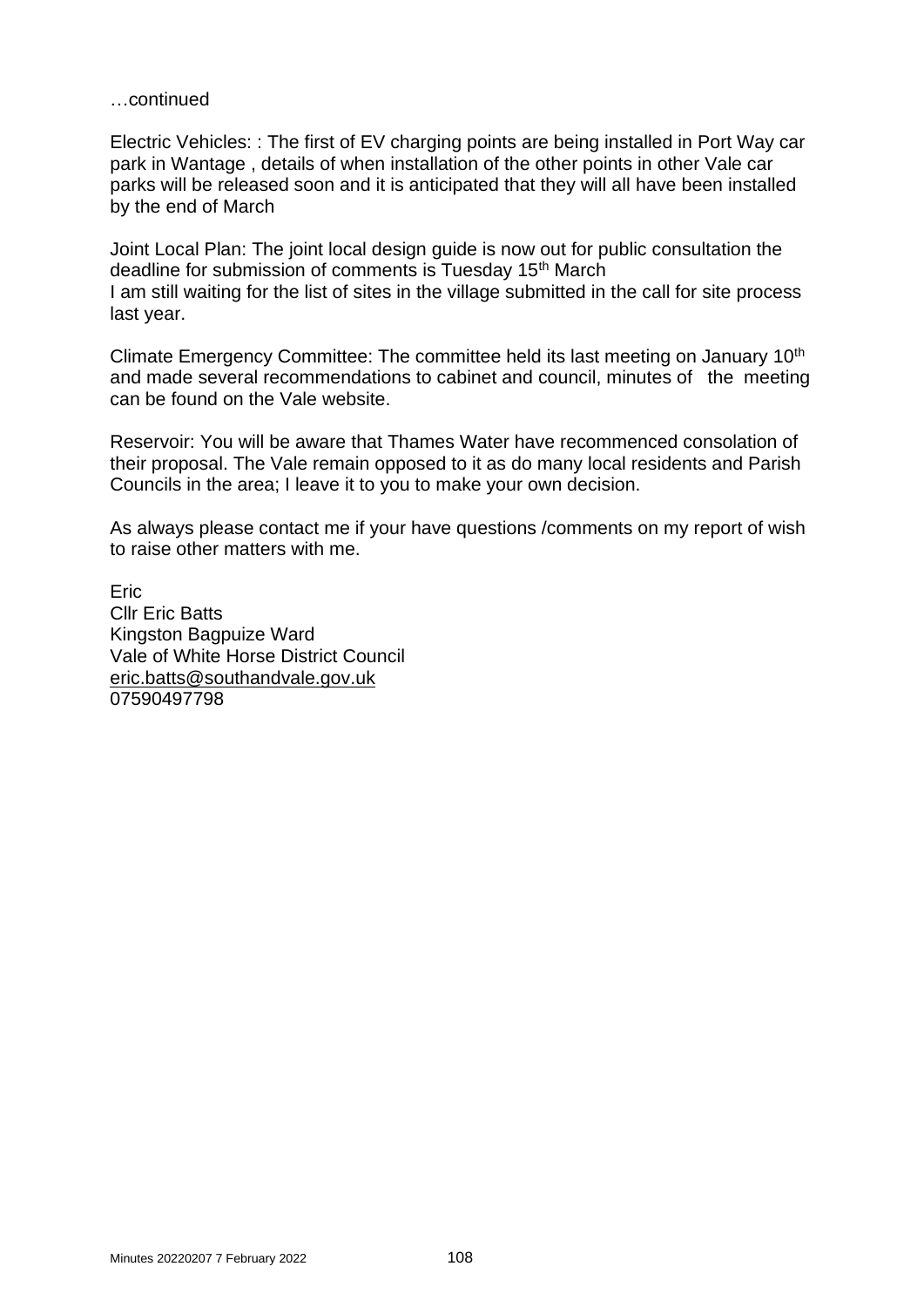# Appendix 2

# **County Councillor Juliette Ash REPORT- All parishes- Feb 2022**

# **Covid-19**

### **Rising cases in the County.**

The numbers show cases in Oxfordshire have **increased by 25 per cent over the past week**, with a particularly sharp rise in children. Face coverings are now no longer legally required in most indoor places as Plan B restrictions come to an end. However, **Ansaf Azhar, OCC Director of Public Health**, has advised people to remain cautious in the wake of rising cases and has urged everyone to continue to take sensible [precautions](https://news.oxfordshire.gov.uk/covid-rises-among-the-young) – wearing a face covering in indoor public areas, taking regular tests, ventilating spaces and washing hands regularly.

### **Road safety. Twenty's plenty scheme.**

Wallingford Central has become the third of the 20mph pilot schemes in Oxfordshire. The work was completed in Jan and I continue to be in favour of our villages introducing a 20mph limit where suitable and when supported by local residents.

I have now supported applications for around half of our villages. The majority have selected specific roads whilst a couple have requested that the whole village move to 20mph. Please get in touch if your village is interested in signing up for the scheme.

### **South East Strategic Reservoir proposal.**

I have been liaising with colleagues at the County Council regarding serious objections that we have and that we continue to hear from residents over this enormous proposal from Thames Water. It is hugely concerning that it is being proposed again in the same form despite multiple objectives over the many years that it has been considered.

I will be meeting with both Members of Parliament and other Cllrs this month to discuss our concerns.

In addition, a number of public meetings will be taking place over Feb and you are welcome to attend them to have your say.

# **Current OCC consultations: HAVE YOUR SAY:**

The following consultations are currently live. All residents are invited and very welcome to have their say by accessing the Let's Talk Oxfordshire site below.

#### **Oxford United (OU) request land near Kidlington for a new stadium**

OU Football Club has requested land to develop a new 18,000-capacity football stadium, with linked leisure and commercial facilities, on land owned by OCC near Kidlington. The club has asked to lease 18 hectares of land at Stratfield Brake for 250 years. Cabinet discussed the proposal at its meeting on 18 January. You can read [more](https://news.oxfordshire.gov.uk/stratfield-brake/) about the proposal online.

Several residents have already been in touch from our divison to support the proposal and I am interested to hear from others. I am broadly supportive of the scheme for the health, wellbeing and commercial benefits that it would bring whilst making sure any negative effects for residents, such as parking capacity, are carefully mitigated against in the proposals.